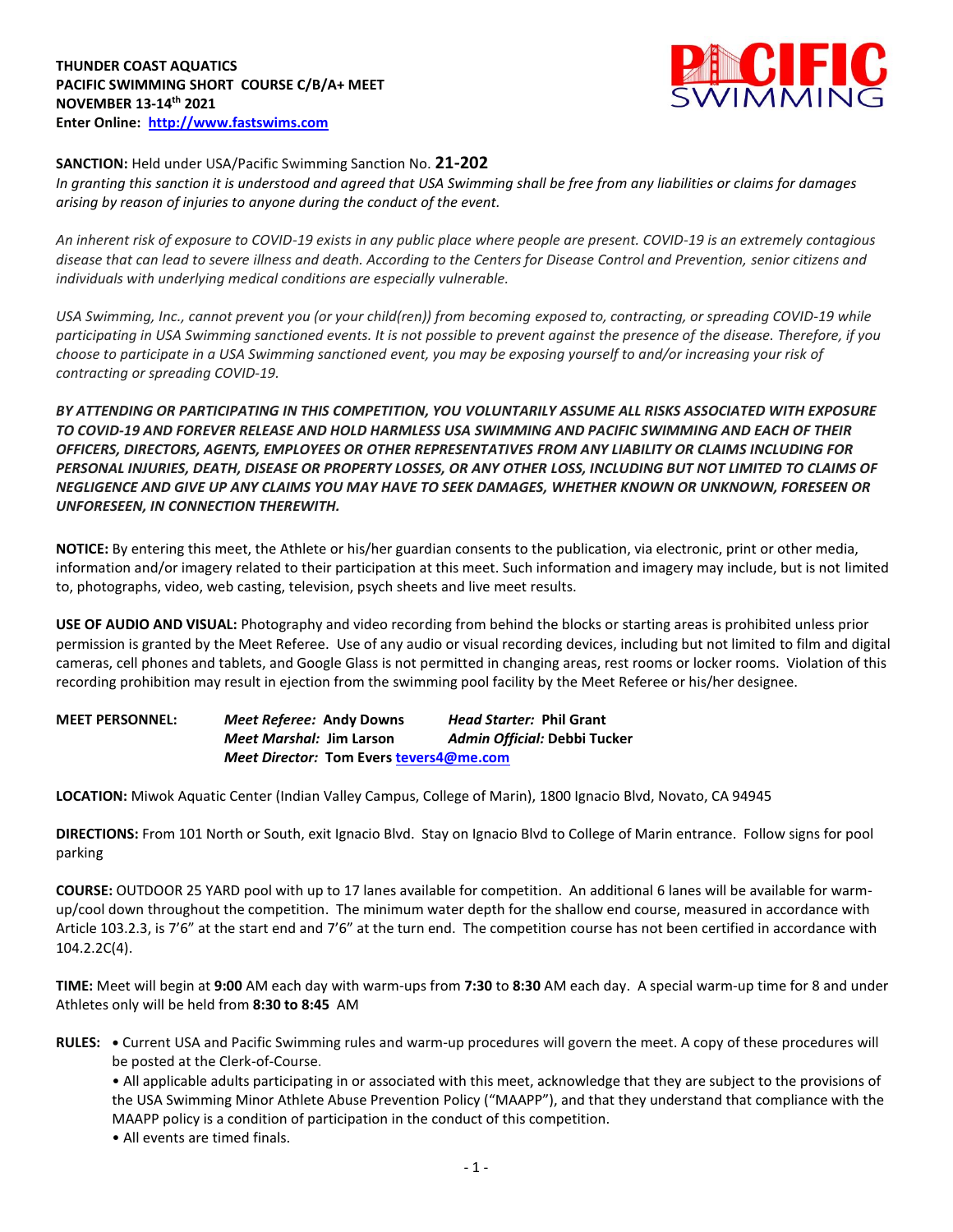- All events will swim fast to slow.
- Athletes may compete in **4** events per day.
- All Athletes ages 12 and under should complete competition within four (4) hours.

• Entries will be accepted until the number of splashes exceeds the estimated timeline, per the "Four-Hour Rule," based on the Athletes age and gender.

**•** If local conditions warrant it the Meet Referee, with the concurrence of the Meet Director, may require a mandatory scratch down. Immediate cash refunds will be made for any mandatory scratches.

**•** In the discretion of the Meet Referee events and heats may be combined, including combining men's and women's events. The 1650 free will be swum as a mixed event, but will be awarded separately.

- **•** Athletes in the 500 free and 1650 free must provide their own timers and counters.
- **All Coaches and Officials must wear their USA Swimming membership cards in a visible manner.**

**•**The local facilities' guidelines, restrictions and interpretation of the local public health guidelines shall be followed at this meet. All applicable Marin County, City of Novato, Marin Community College District, and State of California Public Health requirements for protection against COVID-19 will apply. The Meet director and Meet Referee may remove any individual who does not comply.

**UNACCOMPANIED ATHLETES:** Any USA Swimming Athlete-Member competing at the meet must be accompanied by a USA Swimming Member-Coach for the purposes of Athlete supervision during warm-up, competition and warm-down. If a Coach-Member of the Athlete's USA Swimming Club does not attend the meet to serve in said supervisory capacity, it is the responsibility of the Athlete or the Athlete's legal guardian to arrange for supervision by a USA Swimming Member-Coach. The Meet Director or Meet Referee may assist the Athlete in making arrangements for such supervision; however, it is recommended that such arrangements be made in advance of the meet by the Athlete's USA Swimming Club Member-Coach.

**RACING STARTS:** Athletes must be certified by a USA Swimming member-coach as being proficient in performing a racing start or must start the race in the water. It is the responsibility of the Athlete or the Athlete's legal guardian to ensure compliance with this requirement.

**RESTRICTIONS:** • Smoking and the use of other tobacco products is prohibited on the pool deck, in the locker rooms, in spectator

seating, on standing areas and in all areas used by Athletes, during the meet and during warm-up periods.

- Sale and use of alcoholic beverages is prohibited in all areas of the meet venue.
- No glass containers are allowed in the meet venue.
- No propane heater is permitted except for snack bar/meet operations.
- All shelters must be properly secured.
- Deck Changes are prohibited.

• Destructive devices, to include but not limited to, explosive devices and equipment, firearms (open or concealed), blades, knives, mace, stun guns and blunt objects are strictly prohibited in the swimming facility and its surrounding areas. If observed, the Meet Referee or his/her designee may ask that these devices be stored safely away from the public or removed from the facility. Noncompliance may result in the reporting to law enforcement authorities and ejection from the facility. Law enforcement officers (LEO) are exempt per applicable laws.

 Operation of a drone, or any other flying apparatus, is prohibited over the venue (pools, Athlete/Coach areas, Spectator areas and open ceiling locker rooms) any time Athletes, Coaches, Officials and/or Spectators are present.

**ELIGIBILITY:** • Athletes must be current members of USA Swimming and enter their name and registration number on the meet entry card as they are shown on their Registration Card. If this is not done, it may be difficult to match the Athlete with the registration and times database. The meet host will check all Athlete registrations against the SWIMS database and if not found to be registered, the Meet Director shall accept the registration at the meet (a \$10 surcharge will be added to the regular registration fee). Duplicate registrations will be refunded by mail.

• Athletes in the "A" Division must have met at least USA Swimming Motivational "A" minimum time standard. Athletes in the "B" Division must have met at least the listed "B" minimum time standard. All entry times slower than the listed "B" time standard will be in the "C" Division.

• Entries with **"NO TIME" will be ACCEPTED except for the 1650 free**. The 1650 free will be limited to the 16 athletes with the best seed times in each gender.

• Entry times submitted for this meet may be checked against a computer database and may be changed in accordance with Pacific Swimming Entry Time Verification Procedures.

• Athletes with a disability are welcome to attend this meet and should contact the Meet Director or Meet Referee regarding any special accommodations on entry times and seeding per Pacific Swimming policy.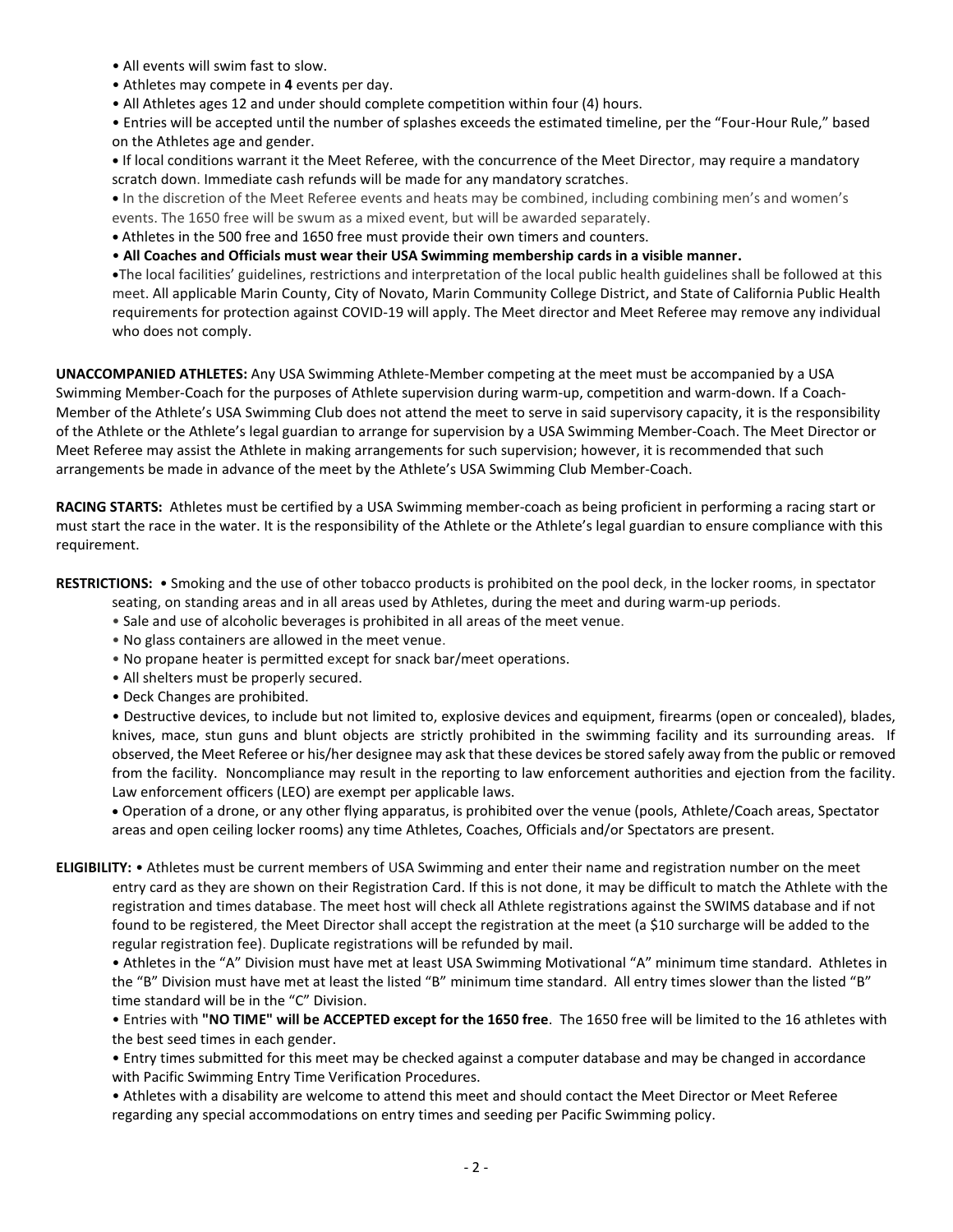- Athletes 19 years of age and over may compete in the meet for time only, no awards. Such Athletes must have met standards for the 17-18 age group.
- The Athlete's age will be the age of the Athlete on the first day of the meet.

**ENTRY FEES:** \$4.50 per event plus an \$8.00 participation fee per Athlete. Entries will be rejected if payment is not sent at time of request. No refunds will be made, except mandatory scratch downs.

**ONLINE ENTRIES:** To enter online go to **[www.fastswims.com](http://www.fastswims.com/)** to receive an immediate entry confirmation. This method requires payment by credit card. FastSwims charges a processing fee for this service, 6.5% of the total Entry Fees plus \$0.75 per transaction, regardless of number of Athletes. Please note that the processing fee is a separate fee from the Entry Fees. If you do not wish to pay the processing fee, enter the meet using a mail entry. Entering online is a convenience, is completely voluntary, and is in no way required or expected of an Athlete by Pacific Swimming. Unless the meet closes because it has reached capacity, online entries will be accepted through Wednesday, **November 3rd** .

**MAILED OR HAND DELIVERED ENTRIES**: Entries must be on the attached consolidated entry form. Forms must be filled out completely and printed clearly with Athlete's best time. Entries must be postmarked by midnight, Monday, **November 1st** or hand delivered by 6:30 p.m. Wednesday, **November 3rd .** No late entries will be accepted. Requests for confirmation of receipt of entries should include a self-addressed envelope.

## **Make check payable to**: **Thunder Coast Aquatics Mail entries to**: **Tom Evers Hand deliver entries to: Tom Evers 4 Harris Hill Drive Novato, CA 94947**

**CHECK-IN:** The meet shall be deck seeded. Athletes must check-in at the Clerk-of-Course. No event shall be closed more than 30 minutes before the scheduled start of the session. Close of check-in for remaining events shall be no more than 60 minutes before the estimated time of the start of the first heat of the event. Athletes who do not check in will not be seeded in the event.

**SCRATCHES:** Any Athletes not reporting for or competing in an individual timed final event that they have checked in for shall not be penalized.

**AWARDS:** No awards.

**ADMISSION:** Free.

**SNACK BAR & HOSPITALITY:** A snack bar will be available throughout the competition. Coaches and working Officials will be provided lunch. Hospitality will serve refreshments to timers and volunteers.

**MISCELLANEOUS:** No overnight parking is allowed. Facilities will not be provided after meet hours.

**MINIMUM OFFICIALS:** At least four days prior to the start of the meet, meet management (Meet Director and/or Meet Referee) shall contact a representative from each club participating in the meet, and provide a preliminary inventory of the officials that club is required to provide for each session. Each club shall, by the start of the meet, provide to the Meet Director or designee a list of Officials who have agreed to represent that club during each session of the meet. At the meet, meet management shall conduct an inventory of officials, and shall compare the number of athletes entered in each session by each club with the number of officials present representing each club. If meet management certifies that a club has not provided sufficient officials for any session of the meet in accordance with the table below, excluding finals in a prelims and finals meet, the club shall be fined \$100 per missing official per session of the meet.

| <b>Club Athletes entered in session</b> | <b>Trained and carded Officials requested</b> |
|-----------------------------------------|-----------------------------------------------|
| $1 - 10$                                |                                               |
| $11 - 25$                               |                                               |
| 26-50                                   |                                               |
| 51-75                                   |                                               |
| 76-100                                  |                                               |
| 100 or more                             |                                               |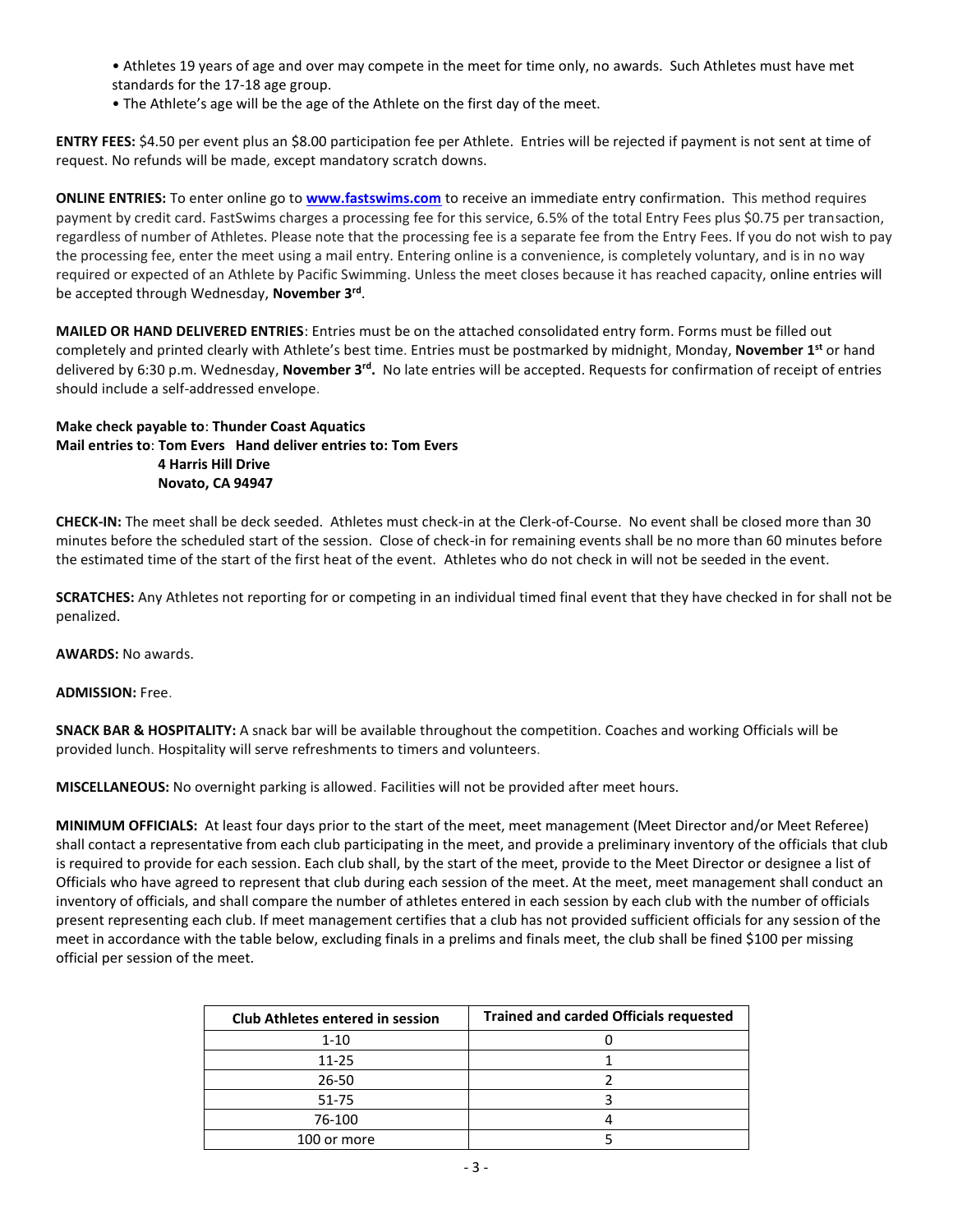## **EVENT SUMMARY**

|           | <b>SATURDAY</b> | <b>SUNDAY</b>                  |            |               |               |            |            |  |
|-----------|-----------------|--------------------------------|------------|---------------|---------------|------------|------------|--|
| 8 & UN    | $9 - 10$        | $11 - 12$                      |            | 8 & UN        | $9-10$        | $11 - 12$  | $13-0$     |  |
| 100 IM    | 200 IM          | 200 IM                         | 200 IM     | 100 Free      | 200 Free      | 200 Free   | 200 Free   |  |
| 25 Fly    | 100 Fly         | 100 Fly                        | 200 Fly    | 50 Back       | 50 Back       | 100 Back   | 200 Back   |  |
| 50 Free   | 100 Free        | 100 Free                       | 100 Free   | <b>50 Fly</b> | <b>50 Fly</b> | 50 Fly     | 100 Fly    |  |
| 25 Breast | 50 Breast       | 50 Breast                      | 100 Breast | 50 Breast     | 100 Breast    | 100 Breast | 200 Breast |  |
| 25 Back   | 100 Back        | 50 Back                        | 100 Back   | 25 Free       | 50 Free       | 50 Free    | 50 Free    |  |
|           |                 | 500 Free Open<br>500 Free Open |            |               |               |            | 1650 Free  |  |

## **EVENTS**

|               | Saturday, Nov. 13th |               |               | Sunday, Nov. 14th |  |  |
|---------------|---------------------|---------------|---------------|-------------------|--|--|
| <b>EVENT#</b> | <b>EVENT</b>        | <b>EVENT#</b> | <b>EVENT#</b> | <b>EVENT</b>      |  |  |
| 101           | 13-0 200 I.M.       | 102           | 201           | 13-O 200 Free     |  |  |
| 103           | 11-12 200 I.M.      | 104           | 203           | 11-12 200 Free    |  |  |
| 105           | 9-10 200 I.M.       | 106           | 205           | 9-10 200 Free     |  |  |
| 107           | 8-U 100 I.M.        | 108           | 207           | 8-U 100 Free      |  |  |
| 109           | 13-O 200 Fly        | 110           | 209           | 13-O 200 Back     |  |  |
| 111           | 11-12 100 Fly       | 112           | 211           | 11-12 100 Back    |  |  |
| 113           | 9-10 100 Fly        | 114           | 213           | 9-10 50 Back      |  |  |
| 115           | 8-U 25 Fly          | 116           | 215           | 8-U 50 Back       |  |  |
| 117           | 13-0 100 Free       | 118           | 217           | 13-0 100 Fly      |  |  |
| 119           | 11-12 100 Free      | 120           | 219           | 11-12 50 Fly      |  |  |
| 121           | 9-10 100 Free       | 122           | 221           | 9-10 50 Fly       |  |  |
| 123           | 8-U 50 Free         | 124           | 223           | 8-UN 50 Fly       |  |  |
| 125           | 13-O 100 Breast     | 126           | 225           | 13-O 200 Breast   |  |  |
| 127           | 11-12 50 Breast     | 128           | 227           | 8-U 50 Breast     |  |  |
| 129           | 9-10 50 Breast      | 130           | 229           | 9-10 100 Breast   |  |  |
| 131           | 8-U 25 Breast       | 132           | 231           | 11-12 100 Breast  |  |  |
| 133           | 13-0 100 Back       | 134           | 233           | 13-O 50 Free      |  |  |
| 135           | 11-12 50 Back       | 136           | 235           | 8-U 25 Free       |  |  |
| 137           | 8-U 25 Back         | 138           | 237           | 9-10 50 Free      |  |  |
| 139           | 9-10 100 Back       | 140           | 239           | 11-12 50 Free     |  |  |
| 141           | Open 500 Free       | 142           | 241           | 13-0 1650*        |  |  |

|               | Saturday, Nov. 13th |               |
|---------------|---------------------|---------------|
| <b>EVENT#</b> | <b>EVENT</b>        | <b>EVENT#</b> |
| 101           | 13-0 200 I.M.       | 102           |
| 103           | 11-12 200 I.M.      | 104           |
| 105           | 9-10 200 I.M.       | 106           |
| 107           | 8-U 100 I.M.        | 108           |
| 109           | 13-O 200 Fly        | 110           |
| 111           | 11-12 100 Fly       | 112           |
| 113           | 9-10 100 Fly        | 114           |
| 115           | 8-U 25 Fly          | 116           |
| 117           | 13-0 100 Free       | 118           |
| 119           | 11-12 100 Free      | 120           |
| 121           | 9-10 100 Free       | 122           |
| 123           | 8-U 50 Free         | 124           |
| 125           | 13-O 100 Breast     | 126           |
| 127           | 11-12 50 Breast     | 128           |
| 129           | 9-10 50 Breast      | 130           |
| 131           | 8-U 25 Breast       | 132           |
| 133           | 13-O 100 Back       | 134           |
| 135           | 11-12 50 Back       | 136           |
| 137           | 8-U 25 Back         | 138           |
| 139           | 9-10 100 Back       | 140           |
| 141           | Open 500 Free       | 142           |

\*For events 241 and 242 only the fastest 16 seed times by gender will be seeded. No Time entries will not be accepted. \*\*Athletes must provide their own timers and counters for the 500 & 1650

Use the following URL to find the time standards: <http://www.pacswim.org/swim-meet-times/standards>